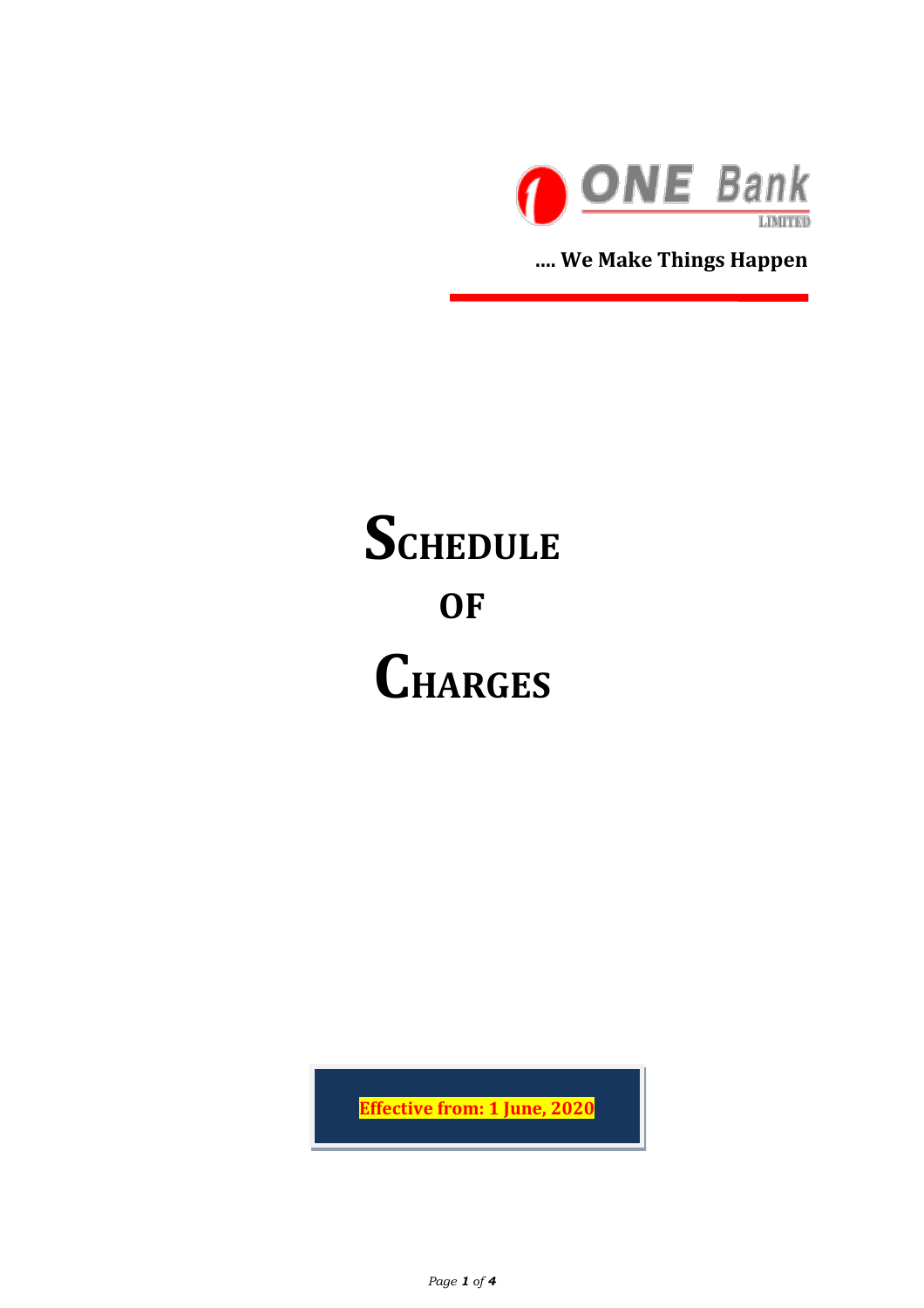

## **SCHEDULE OF CHARGES: CARDS (DEBIT, CREDIT & PREPAID)**

| <b>TITLE</b>                                                                              | <b>Credit Card Fees and Charges</b> |                                                                                                          |  |  |
|-------------------------------------------------------------------------------------------|-------------------------------------|----------------------------------------------------------------------------------------------------------|--|--|
| <b>TYPE</b>                                                                               | <b>NATURE</b>                       | <b>RATE</b>                                                                                              |  |  |
| Annual Fee (Primary Card)                                                                 | Fee                                 | Classic<br>Gold<br>Platinum<br>Dual<br>Dual<br>Dual<br>Tk.1,500/-<br>Tk.3,000/-<br>Tk. 5,000/-           |  |  |
| Annual Fee (Secured Card)                                                                 | Fee                                 | Tk. 1,000/-<br>Tk. 4,000/-<br>Tk. 2,000/-                                                                |  |  |
| Annual Fee (Supplementary Card)<br>1st Supplementary Card                                 | Fee                                 | Free<br>Free<br>Free                                                                                     |  |  |
| 2 <sup>nd</sup> Supplementary Card                                                        | Fee                                 | Tk. 500/-<br>Tk. 700/-<br>Tk. 1,000/-                                                                    |  |  |
| Finance Charge                                                                            | Charges                             | 20% per year                                                                                             |  |  |
| <b>CIB Charge</b>                                                                         | Charges                             | Tk. 200/- (upon issuance)                                                                                |  |  |
| Credit Card Replacement fee                                                               | Fee                                 | Tk. 500/-<br>Tk. 700/-<br>Tk. 1,000/-                                                                    |  |  |
| Priority Pass Replacement Fee for Platinum Card                                           | Fee                                 | Tk. 1,000/-                                                                                              |  |  |
| Credit Card PIN Replacement fee                                                           | Fee                                 | Tk. 300/-<br>Tk. 500/-<br>Tk. 300/-                                                                      |  |  |
| Cash Advance Fee (OBL ATM/Bank POS)                                                       | Fee                                 | 1.5% of the withdrawal amount,<br>Minimum Tk. 100/- whichever is higher                                  |  |  |
| Cash Advance Fee (NPSB / other ATM Net work)                                              | Fee                                 | 2% of the withdrawal amount,<br>Minimum Tk.150/- whichever is higher                                     |  |  |
| Cash Advance Fee (International Network)                                                  | Fee                                 | 3% of the withdrawal amount,<br>Minimum Tk. 200/- or USD 5, whichever<br>is higher                       |  |  |
| Duplicate Statement (For every month)                                                     | Charges                             | Tk. 50/- per month, Minimum Tk. 100/-<br>whichever is higher                                             |  |  |
| Voucher Retrieval Fee (For every months)                                                  | Fee                                 | Tk. 100/-                                                                                                |  |  |
| Certificate Charge                                                                        | Charges                             | Tk. 300/-                                                                                                |  |  |
| Safety ONE Insurance Charge                                                               | Charges                             | 0.35% of the Statement Balance as at the<br>Statement date                                               |  |  |
| <b>Smart Transfer Processing Fee</b><br>(OBL Account / Wallet/ other bank account/others) | Fee                                 | 1.5% of the Transfer amount, Minimum<br>Tk. 100/- whichever is higher                                    |  |  |
| Add Money to OK Wallet from OBL Credit Card                                               | Charges                             | 0.5% of the transfer amount                                                                              |  |  |
| <b>Smart EMI Processing Fee</b>                                                           | Fee                                 | 1% of the Transaction amount, Minimum<br>Tk. 100/- whichever is higher                                   |  |  |
| <b>Excess Over Limit Charge</b>                                                           | Charge                              | Tk. 500/- or Tk. 700/- or Tk. 1,000/-<br>USD <sub>5</sub><br>USD <sub>8</sub><br>or USD 10               |  |  |
| Late Payment Fee                                                                          | Fee                                 | Tk. 500/- or<br>Tk. 700/- or<br>Tk. 500/- or<br>USD <sub>5</sub><br>USD <sub>5</sub><br>USD <sub>8</sub> |  |  |
| e-Statements                                                                              | Charges                             | <b>FREE</b>                                                                                              |  |  |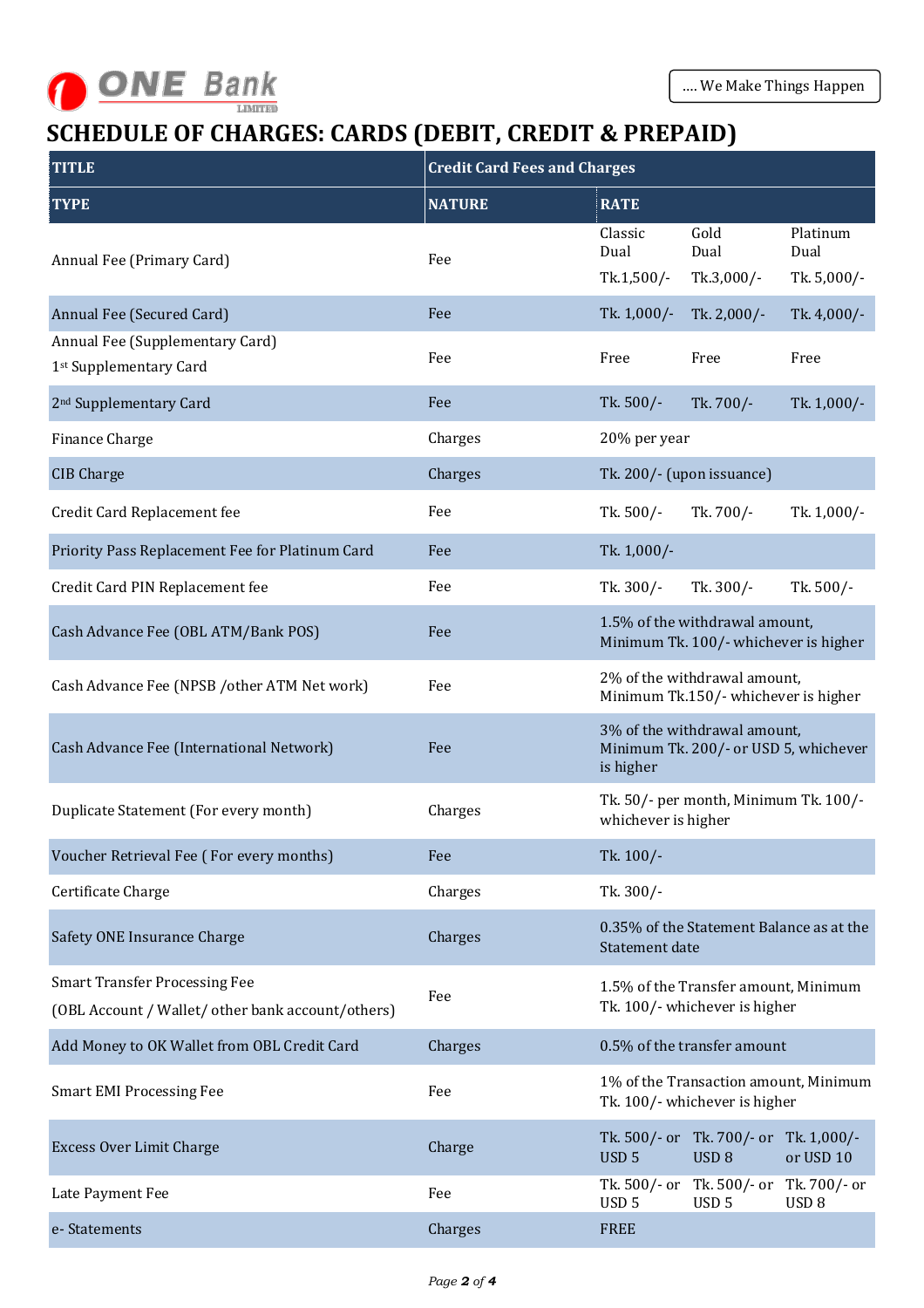| Access to Lounge Facility (Local/International) | Charge  | USD 27 (4 Free visit per Calendar Year<br>for Cardholder) |
|-------------------------------------------------|---------|-----------------------------------------------------------|
| International Transaction Charge/Markup         | Charge  | 3\% of Transaction Amount                                 |
| NID Verification                                | Charge  | Tk. 10/-(Upon Issuance)                                   |
| Cash Advance Limit                              | Feature | 50% of Credit Limit                                       |
| Payment Due Date from Statement                 | Feature | 15 Days from Statement                                    |
| Maximum Interest Free days available            | Feature | 45 Days                                                   |
| Minimum amount due                              | Feature | 3% Of the Outstanding Amount                              |

| <b>TITLE</b>                 | <b>CCTV / ATM / ALERT</b> |                                  |
|------------------------------|---------------------------|----------------------------------|
| <b>TYPE</b>                  | <b>NATURE</b>             | <b>RATE</b>                      |
| <b>Transaction Alert SMS</b> | Charges                   | Tk. 200/-                        |
| OBL ATM 's Video             | Fee                       | Tk. 3,000/-                      |
| Other Bank's ATM             | Fee                       | Other Bank Charge Plus Tk. 500/- |

| <b>TITLE</b>                | <b>FOR DEBIT CARDS ONLY</b> |             |
|-----------------------------|-----------------------------|-------------|
| <b>TYPE</b>                 | <b>NATURE</b>               | <b>RATE</b> |
| Annual Fee                  | Fee                         | Tk. 500/-   |
| <b>Card Replacement Fee</b> | Fee                         | Tk. 300/-   |
| PIN Replacement Fee         | Fee                         | Tk. 200/-   |

| <b>TITLE</b>                         | <b>PRE PAID CARD</b>                           |                                            |                                            |                  |
|--------------------------------------|------------------------------------------------|--------------------------------------------|--------------------------------------------|------------------|
| <b>TYPE</b>                          | <b>NATURE</b>                                  | <b>RATE</b>                                |                                            |                  |
|                                      |                                                | <b>HAJJ</b>                                | <b>TRAVEL</b>                              | <b>VERSATILE</b> |
| Hajj Card/Travel Card/Versatile Card | Issuing fee                                    | Free                                       | <b>USD 10</b>                              | Tk. 200/-        |
|                                      | 1 (One) Backup Card                            | Free                                       | Free                                       | N/A              |
|                                      |                                                |                                            | $2\%$ or                                   |                  |
|                                      | Cash Advance Fee (Per<br>Transactions)         | USD <sub>1</sub>                           | USD <sub>2</sub><br>whichever<br>is higher | Free             |
|                                      | <b>Loading Fee</b>                             | Free                                       | Free                                       | Free             |
|                                      | Card Replacement Fee                           | Free                                       | Tk. 200/-                                  | Tk. 200/-        |
|                                      | PIN Replacement Fee                            | Free                                       | Tk. 200/-                                  | Tk. 200/-        |
|                                      | Sales Slip/Statement<br>Retrieval Fee          | Free                                       | USD <sub>1</sub>                           | Tk. 100/-        |
|                                      | Refund Fee $-A/C$<br>Transfer                  | Free                                       | Free                                       | Free             |
|                                      | Monthly Maintenance Fee<br>(unutilized amount) | 1% or USD 2,<br>whichever is Free<br>lower |                                            | Free             |
|                                      | Refund fee (pay order)                         | Free                                       | Regular PO<br>issue charge charge          | Regular PO issue |